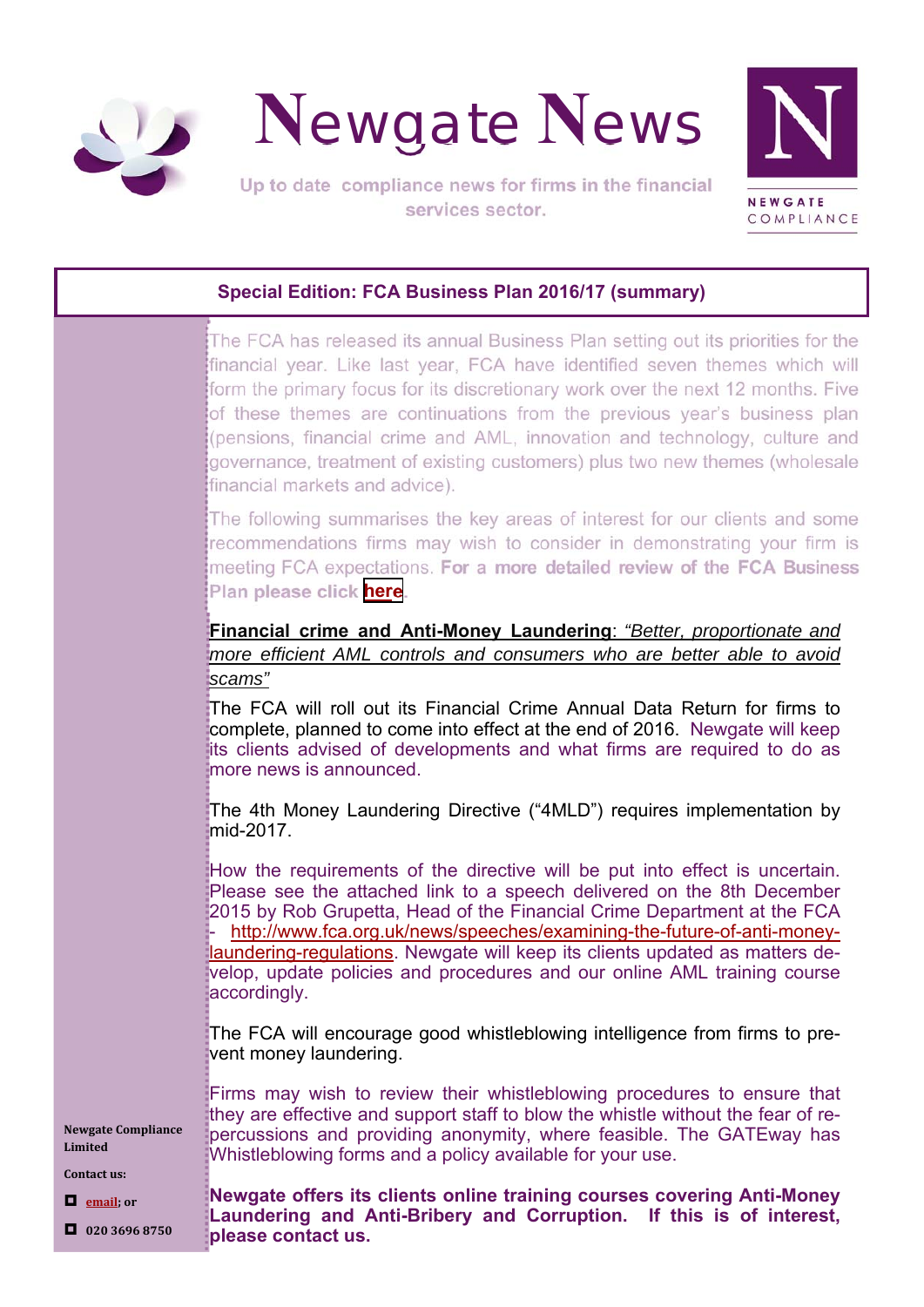**Wholesale financial markets:** *"Strong controls which protect market integrity and ensure clean, efficient and effective markets"*

The new EU Market Abuse Regulation ("MAR") comes into force as from 3rd July 2016. It seeks to increase market integrity and investor protection ensuring a single rulebook and level playing field across the EU, and to increase the attractiveness of securities markets for capital raising.

Newgate does not envisage there being a significant impact on our clients. Newgate will keep its clients informed of material changes to the existing Market Conduct rules, update policies and procedures and our Market Conduct training accordingly.

The Markets in Financial Instruments Regulation ("MiFIR") comes into force in January 2018. As MIFID II draws nearer Newgate will ensure its clients are prepared to meet these requirements.

The final report of the Fair and Effective Markets Review ("FEMR") set out 21 recommendations to, amongst others, raise standards of professionalism, improve the quality, clarity and market-wide understanding of trading practices and strengthening the regulation of markets in the UK.

For a more detailed review of the FCA Business Plan please click **[here](http://newgatecompliance.com/downloader/MzRlYjY5NjA1MDI3YWJiZWRkMWU1OTI3ZWM2NGZlYjQBmq1qtyVb88PwxU-vhBViUFpQdHhYcjRPdUpJcVVtMHNjWUtuWDhiZDI3b3J2cnFBWFhLR01HaWppaXo2cUIyakNXRytYbjRTQVdSeWZJdg)** 

**Innovation and technology**: "*Resilient systems and new sources of competition"*

The FCA will communicate to firms their expectations on the operational resilience of IT systems, continue its work with Treasury, the Bank of England and others to provide a joined-up and risk-based approach to combating Cybercrime.

We recommend that our clients undertake the cyber security assessment on the GATEway system. We recommend reviewing and testing your IT systems against the threat of cybercrime on a regular basis (at least annually).

**Firms' culture and governance**: "*Strong culture and governance which helps competition and consumers alike".*

The FCA will continue to review the regulatory framework governing remuneration to ensure remuneration policies do not reward or encourage excessive risk taking.

We recommend our clients review and update their remuneration policies to meet regulatory requirements on a regular basis (at least annually) as part of their wider risk management systems and controls monitoring.

The Senior Managers and Certification Regime ("SMCR"), designed to enhance personal accountability of senior individuals at firms in the banking sector, came into force in March 2016. The FCA will be working on the extending the SMCR to all firms.

This is an area of particular significance for all regulated firms. Newgate will update our clients as more becomes known about the timetable for extending the SMCR and ensure that you are ready once the new regime becomes effective.